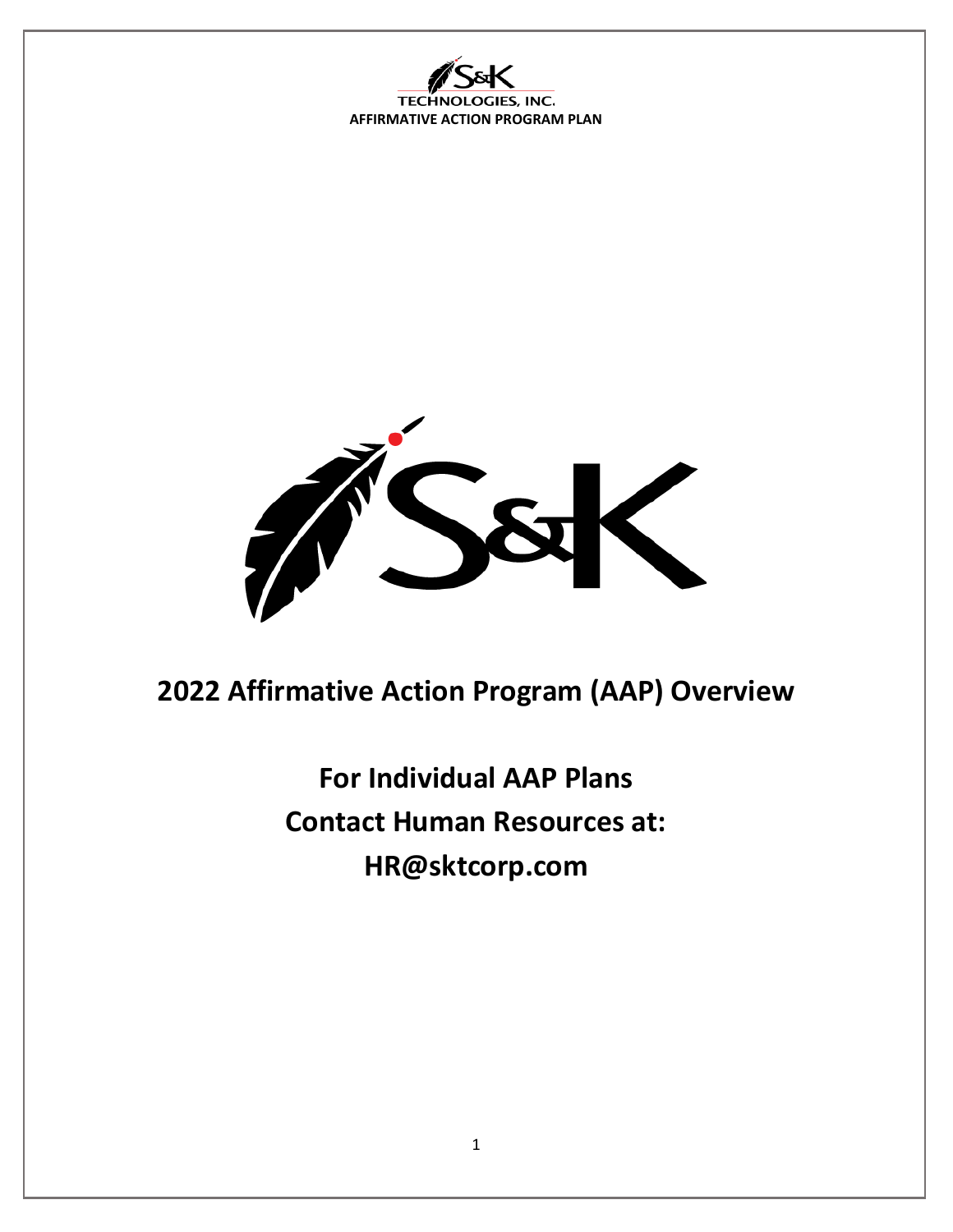

#### **Overview**

The S&K Technologies, Inc. (hereinafter Company) [affirmative action program \(AAP\)](https://www.shrm.org/ResourcesAndTools/tools-and-samples/hr-qa/Pages/whatisanaap.aspx) outlines our organization's program, policies and procedures for proactively recruiting, hiring, training and promoting women, minorities, people with disabilities and veterans to ensure that all individuals have equal opportunities in employment. The U.S. Department of Labor's Office of Federal Contract Compliance Programs (OFCCP) enforces compliance with the affirmative action requirements. Proactive steps by the Company to comply with the OFCCP's regulations will ensure that we will continue to be eligible to receive future federal contracts and subcontracts and reduce the risk of a difficult audit and an OFCCP-imposed penalty or remedy.

#### **Purpose of the S&K AAP Compliance Reference Guide**

To achieve optimum legal compliance in all S&K Technologies, Inc. staffing and selection systems, procedures and processes across the Company, this reference guide provides the framework for all S&K Technologies, Inc. including mandates & standardization required to be compliant. Our intent is to mandate standardization where required by the Office of Federal Contract Compliance Programs (OFCCP) and the Department of Labor while allowing flexibility within each individual LLC on individual processes and structure where needed. For more information, please visit [http://www.dol.gov/OFCCP/.](http://www.dol.gov/OFCCP/) Failure to comply could result in significant penalties and fines.

**What Does the OFCCP Do?** The purpose of the OFCCP is to ensure that businesses that have contracts with the Federal government (Government Contractors) do not discriminate in all practices of employment and will take affirmative action in hiring.

The OFCCP is responsible for overseeing:

• **Executive Order 11246:** Federal contractors may not discriminate on the basis of race, color, religion, sex, sexual orientation, gender identity, or national origin. The Executive Order also requires government contractors to take affirmative action to ensure that equal opportunity is provided.

• **Section 503 of the Rehabilitation Act:** Federal contractors shall take affirmative action to employ and advance in employment qualified individuals with disabilities.

• The **Vietnam Era Veterans' Readjustment Assistance Act of 1974:** Federal contractors "shall take affirmative action to employ and advance in employment qualified special disabled veterans, veterans of the Vietnam era and any other veterans who served on active duty during a war or in a campaign or expedition for which a campaign badge has been authorized."

• **Americans with Disabilities Act of 1990 (ADA):** The ADA prohibits most private and government employers from discriminating against qualified individuals with disabilities with respect to hiring, firing, advancement and other terms and conditions of employment.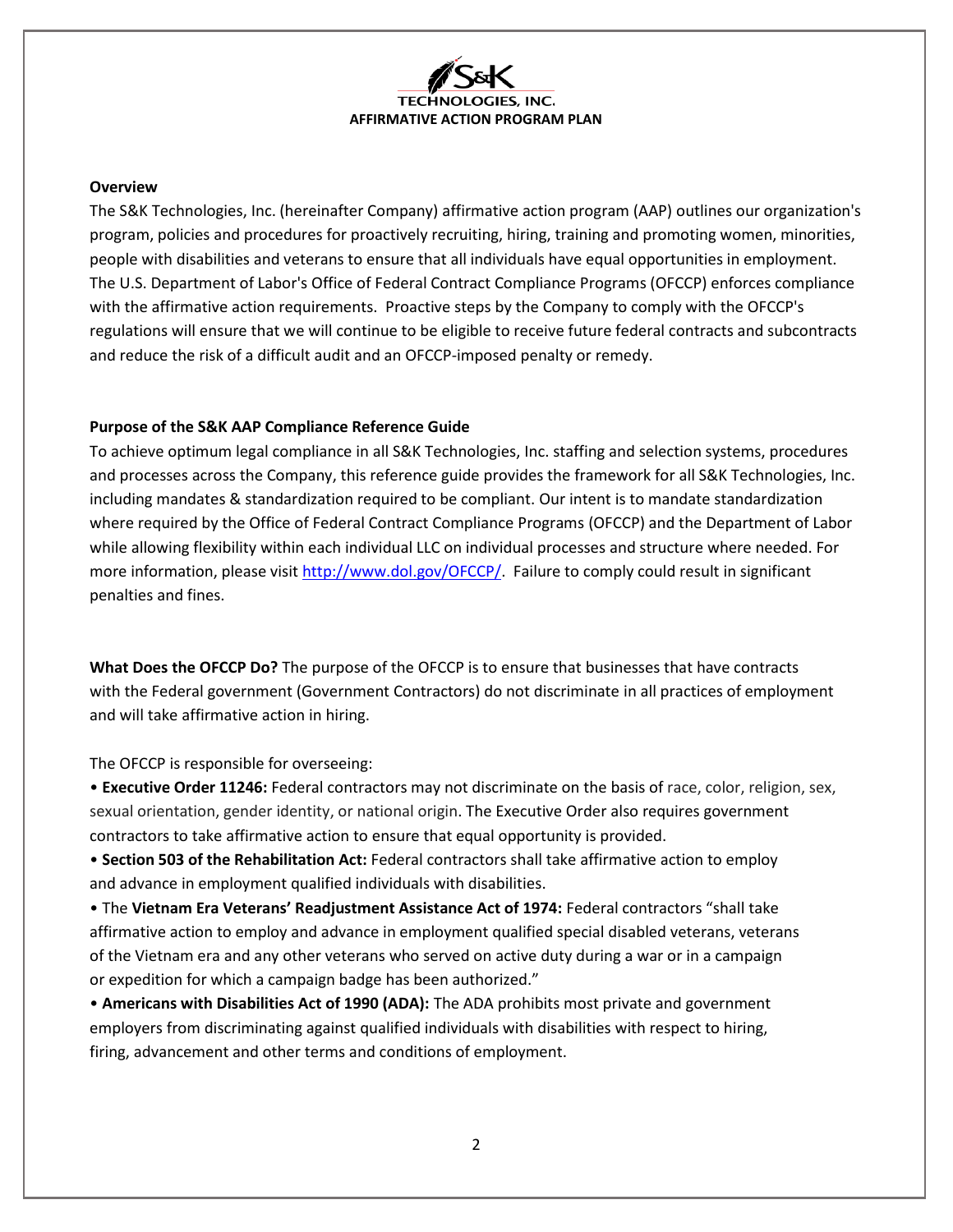

#### **Expectations of the OFCCP**

The auditing process requires the OFCCP to take an in depth look at every contractor it investigates. Therefore, it is crucial that the Company maintain accurate and easily reviewable records for all affirmative action and employment decisions related to hiring. As such, the S&K AAP Compliance Reference Guide has been developed to help prepare in the event the OFCCP requests you conduct an audit of the sourcing and selection processes used within your LLC.

### **Compliance Owners**

- Executive Leadership Team
- Human Resources
- Hiring Managers

**CONTENT Case-Studies/Presentations/Tests Good Faith Efforts Job Description Interview Skills Training Compliance Job Boards and Outreach Talent Acquisition Process and Technology**

- **Interview Stage**
- **Debrief Session**
- **Deviations**

**Record Retention Annual Review**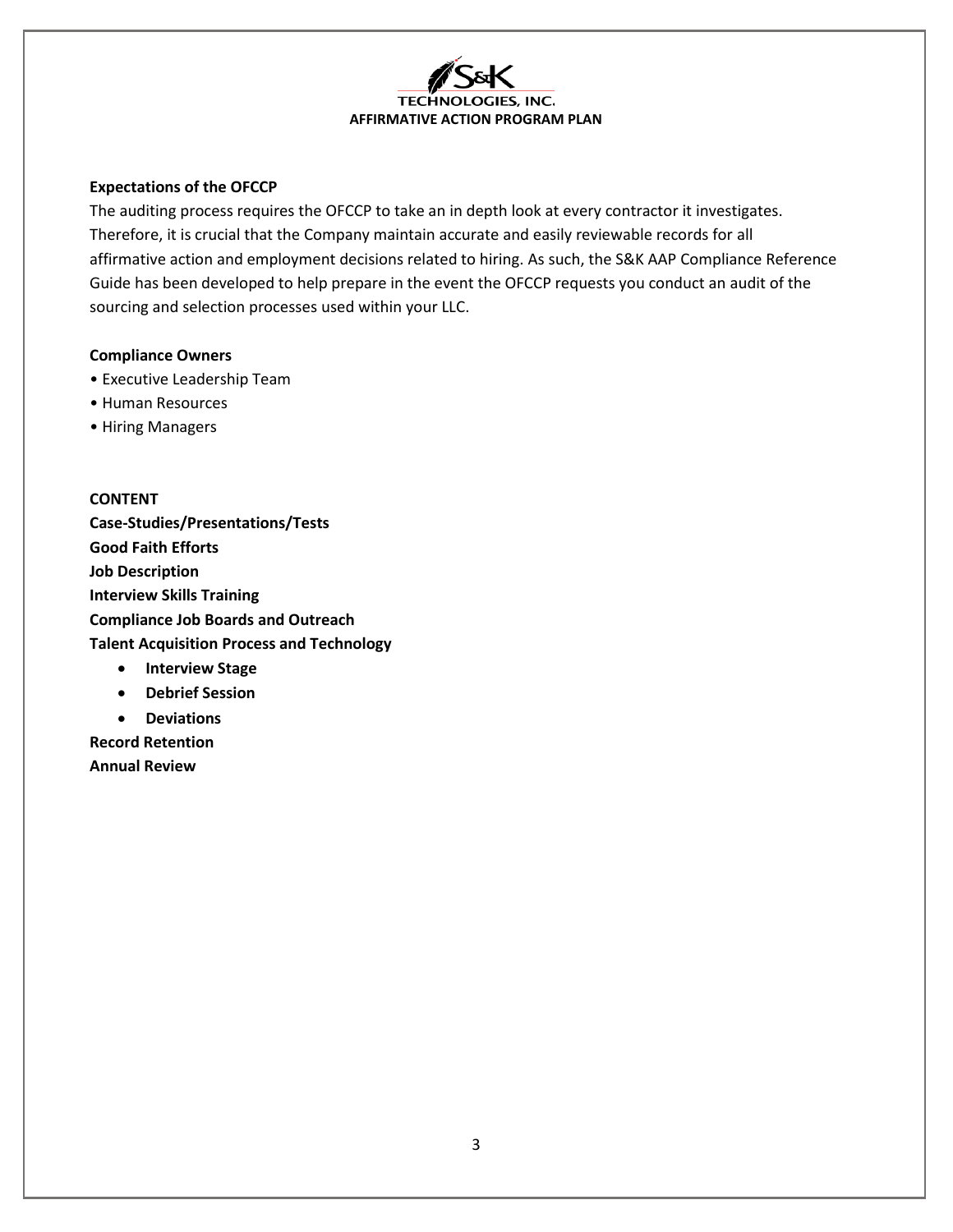### **ADVERSE IMPACT**

### **Purpose**

The EEOC has primary responsibility for the enforcement of laws prohibiting adverse impact resulting from pre-employment testing or selection procedures. Pre-employment tests or other selection procedures having an adverse impact on employment of individuals based on the individual's race, sex or national origin is generally considered to be employment discrimination.

# **What Is Adverse Impact?**

Adverse impact occurs when a decision, practice or policy has a disproportionately negative effect on a protected group, even though the adverse impact may be unintentional. The EEOC guidelines define adverse impact as "a substantially different rate of selection in hiring, promotion or other employment decision which works to the disadvantage of members of a race, sex or ethnic group." When adverse impact exists, an organization may be vulnerable to charges of discrimination.

Typically, adverse impact is determined by using the four-fifths or eighty percent rule. The four-fifths or 80% rule is described by the guidelines as "a selection rate for any race, sex, or ethnic group which is less than fourfifths (or 80%) of the rate for the group with the highest rate will generally be regarded by the Federal enforcement agencies as evidence of adverse impact, while a greater than four-fifths rate will generally not be regarded by Federal enforcement agencies as evidence of adverse impact." Since the 80% test does not involve probability distributions to determine whether the disparity is a "beyond chance" occurrence, it is usually not regarded as a definitive test for adverse impact. Instead, other statistically significance tests, such as the standard deviation analysis, may be used for this purpose. *(Excerpt: Workplace Dynamics, LLC)*

# **Candidate Testing and Assessments**

The Company is introducing more behavioral based questions relating to the technical and functional capabilities of the role that an Interviewer or Interview Panel use and then assess talent based on candidate responses.

**Example #1:** When you need to know how candidates will quickly come up to speed in their new role. o How did you approach your first 90-days in your last job? o What were the successes? o What would you do differently?"

**Example #2:** If you need to understand someone's level of experience in Excel o Ask what has been the highest level of complexity they have created in a spreadsheet? o What were specific details of the design? o Would they have designed it differently once it was operational/in use?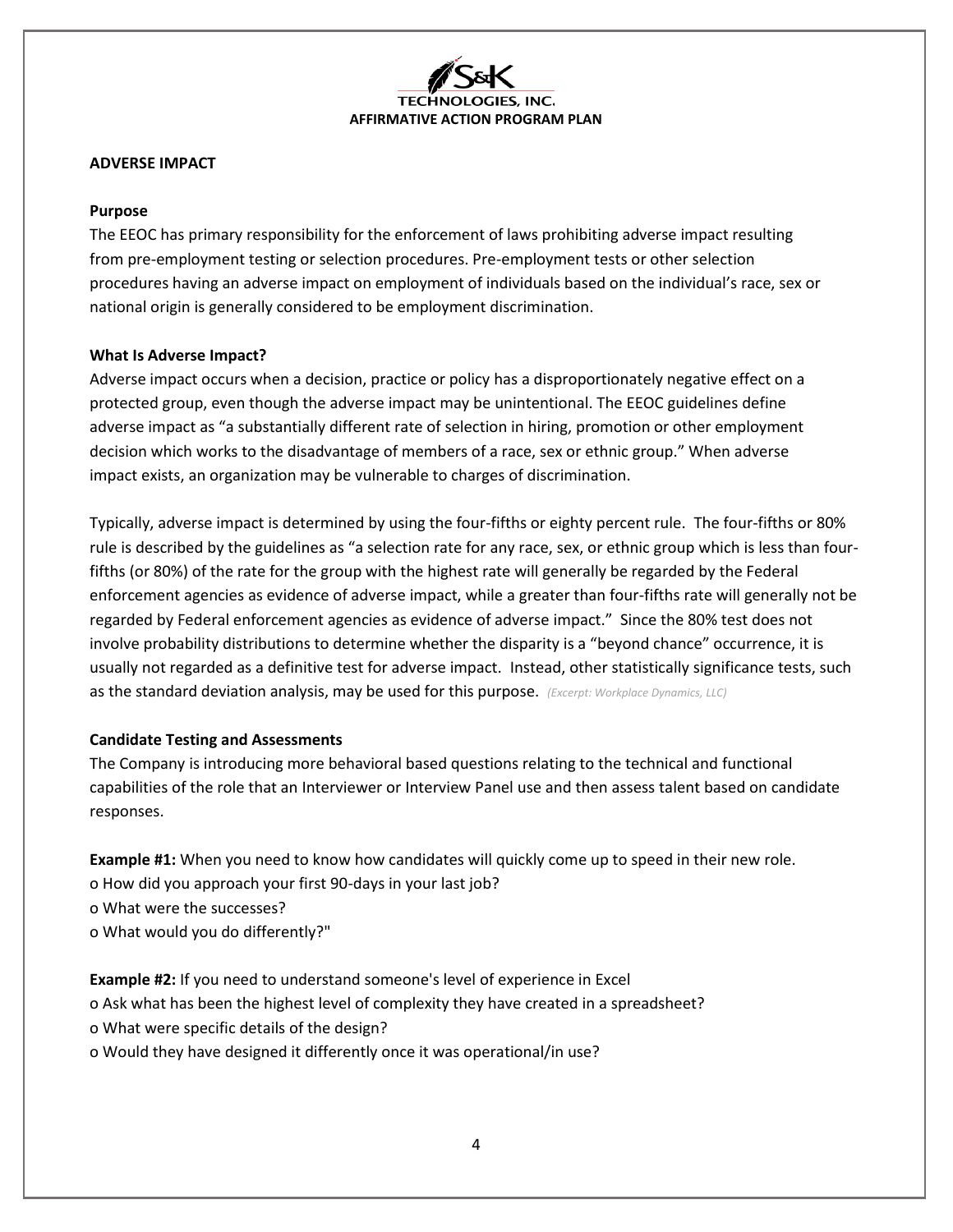If questioning computer application skills, for example, you can better learn someone's skill set by listening to their knowledge of formatting, creating pivot tables, etc. Therefore, below are few more examples of how to streamline your process to assess against technical and functional capabilities.

- Introduce behavioral questions relating to technical/functional capability for all roles.
- Create 2-3 technical/functional questions in all stages of the screening process. This will ensure we are assessing our analytical/technical roles effectively.
- Coach hiring managers in using behavioral based interviewing skills effectively.
- Standardize interview templates to include technical questions.
- Periodic adverse impact analysis needs to be completed on any validated assessment tool to ensure assessments are not creating an adverse impact. For example, if members of the protected class score lower than others, this would be viewed as an adverse impact. Talk with you HR Representative for more details.

# **Best Practices for Testing and Selection Based on the DOL**

- Employers should administer tests and other selection procedures without regard to race, color, national origin, sex, religion, age (40 or older), or disability.
- Employers should ensure that employment tests and other selection procedures are properly validated for the positions and purposes for which they are used. The test or selection procedure must be jobrelated, and its results appropriate for the employer's purpose. While a test vendor's documentation supporting the validity of a test may be helpful, the employer is still responsible for ensuring that its tests are valid under UGESP.
- If a selection procedure screens out a protected group, the employer should determine whether there is an equally effective alternative selection procedure that has less adverse impact and, if so, adopt the alternative procedure.
- To ensure that a test or selection procedure remains predictive of success in a job, employers should keep abreast of changes in job requirements and should update the test specifications or selection procedures accordingly.
- Employers should ensure that tests and selection procedures are not adopted casually by managers who know little about these processes. A test or selection procedure can be an effective management tool, but no test or selection procedure should be implemented without an understanding of its effectiveness and limitations for the organization, its appropriateness for a specific job, and whether it can be appropriately administered and scored.

# **Validation and Interviewing**

• Research shows that behavioral based interviewing, when done correctly, is one of the most effective ways to assess candidates during the selection process.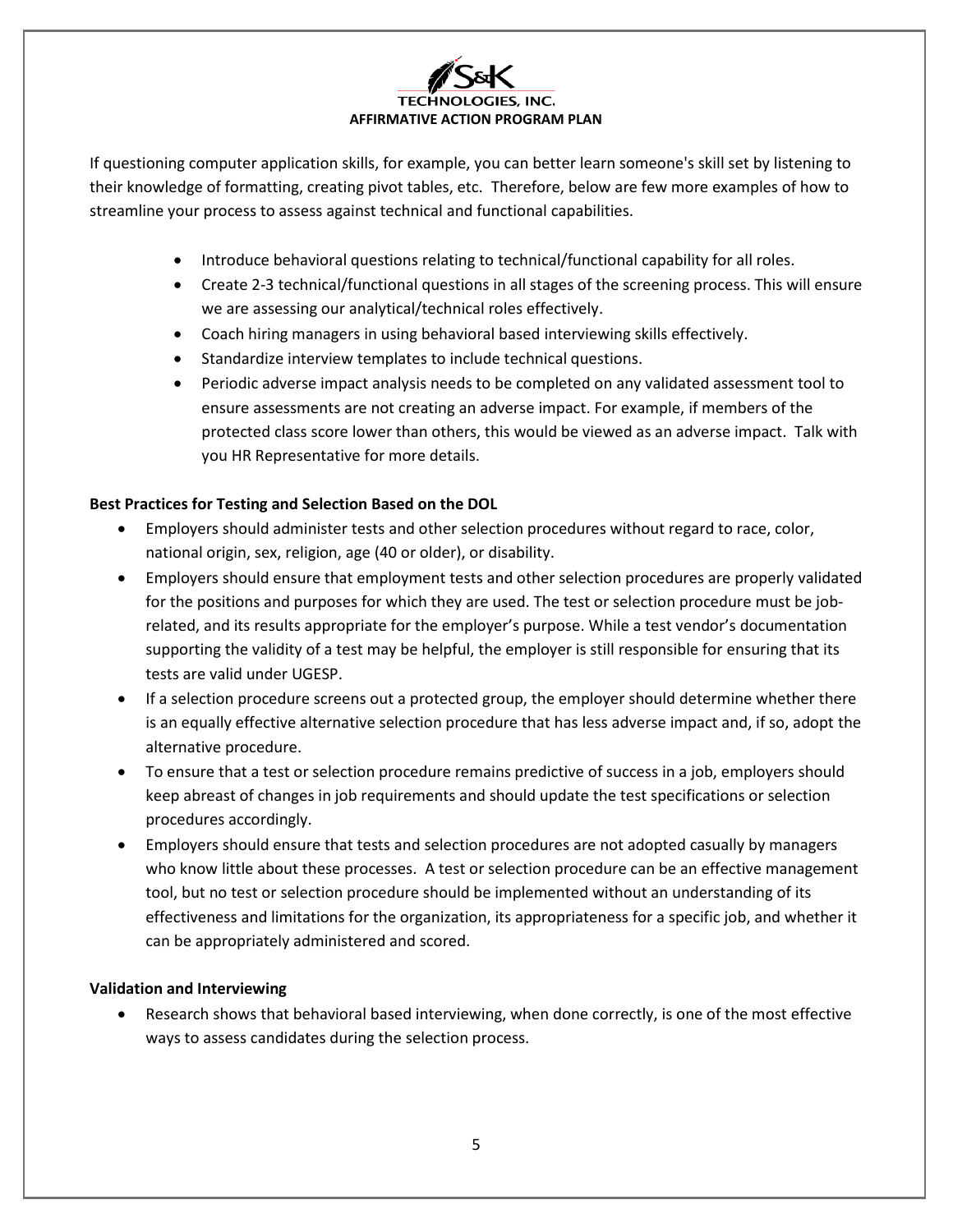### **Paper Applications**

• Paper applications are an acceptable accommodation for those who need this as an option. HR will enter the candidate information, so it is hidden from the hiring manager if the application is electronic or paper. If a candidate does ask about paper, please work with your HR BP so we can support the candidate through this process.

## **JOB DESCRIPTION**

# **Purpose**

To understand the purpose of a Job Description, one needs to understand how the OFCCP defines an Applicant. The OFCCP defines an Internet applicant as anyone:

- . . . who submits an expression of interest in employment through the Internet or related electronic data technology;
- . . . who is considered by the employer for employment in a position;
- . . . who indicates they possess minimum qualifications for the position;
- . . . who does not withdraw from consideration.

The Internet greatly increases the volume of potential candidates who visit organization's websites and submit resumes for positions. Generally, these potential candidates are not qualified because they lack one or more of the requirements that are included in the job description. The OFCCP ruling is clear that those who do not meet one or more requirements for the position are not candidates.

Therefore, due to the increase of internet applications, taking the time to define responsibilities and qualifications that are required to perform a specific job decreases the number of applicants. Having a clearly defined Job Description not only minimizes the Company's risk in regard to compliance but it also increases the quality of candidates that you'll see throughout the recruitment process.

# **How to Create a Compliant Job Description?**

You can create a Job Description that is not only compliant but also helps streamline our recruitment process by focusing on the "Qualifications Section" of the Job Description. The Company strongly relies on our job descriptions by splitting this Section into four (4) equal parts of Education, Experience, License/Cert/Registration, and Special Knowledge/Skills/Abilities. These four parts contain two (2) segments each noting either **Required Minimum Qualifications** vs. **Preferred Qualifications**. This can also be demonstrated by listing the qualification and stipulating if it is required or preferred.

**"Required Minimum Qualifications"** are the qualifications advertised to potential applicants as being required in order to be considered for the position. Minimum requirements are true requirements needed to perform the role and must be job related. Example: Bachelor's degree required vs bachelor's degree or related experience.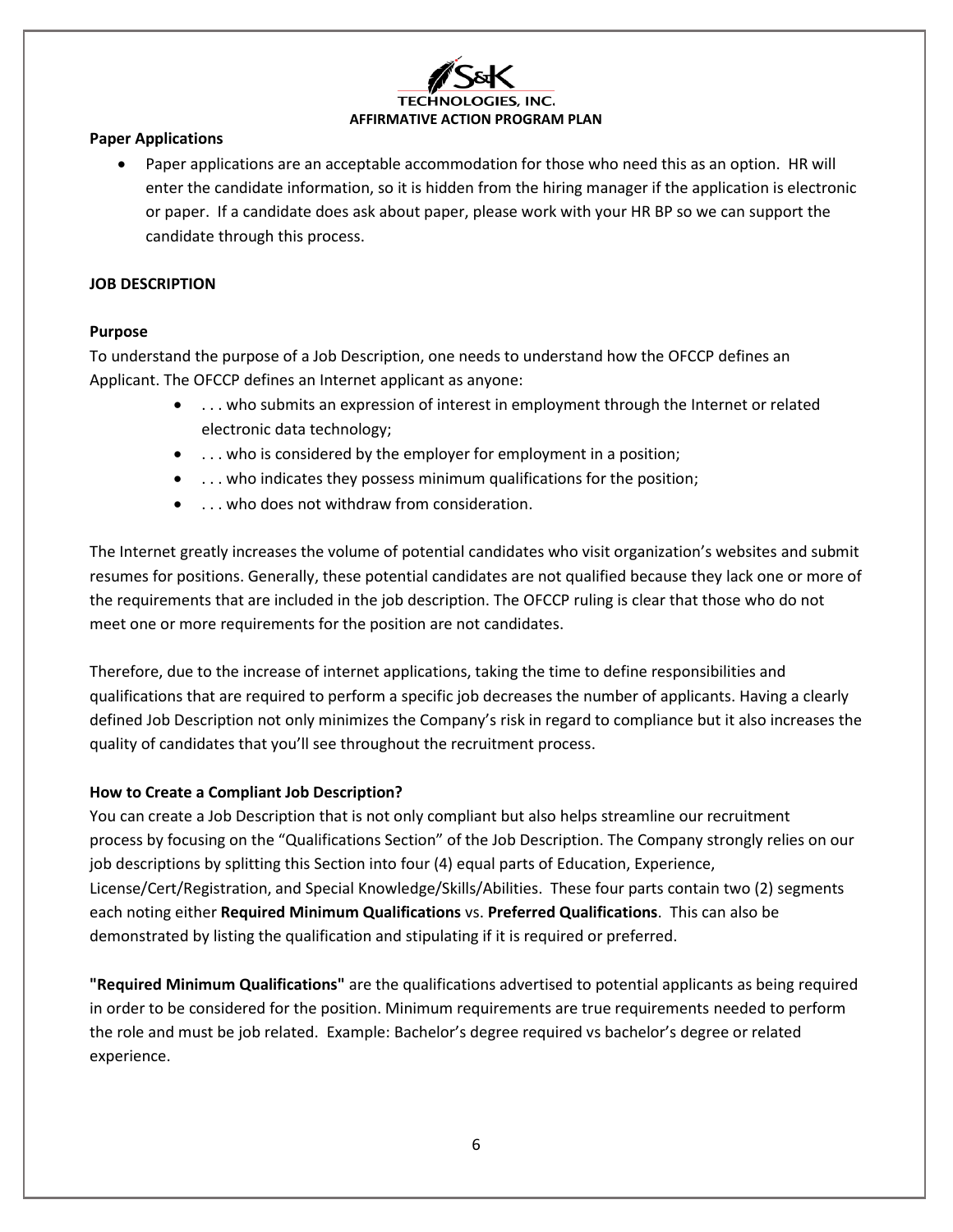

**"Preferred Qualifications"** are the qualifications that identify our ideal candidate. The preferred qualifications are essential to include in the job description as they allow those involved in the recruitment process to narrow down their search further if a job posting receives an unmanageable number of applicants. In addition, preferred qualifications allow us to explain our hiring decisions if ever asked to explain or defend them to the OFCCP.

#### **SAMPLE Job Description**

**Job Title:** Human Resources Manager

#### **Reports to:** Human Resources Director

**POSITION PURPOSE:** The Human Resources manager originates and leads Human Resources practices and objectives that will provide an employee-oriented; high performance culture that emphasizes empowerment, quality, productivity, and standards; goal attainment, and the recruitment and ongoing development of a superior workforce. The Human Resources manager is responsible for the development of processes and metrics that support the achievement of the organization's business goals.

The Position Purpose is followed by a section titled, Expectations of All S&K Team Members. This section is consistent throughout every job description *although management positions also include a section titled, "Core Manager Behavioral Expectations" and a line that requires agreement by the candidate upon job acceptance.*

#### **ESSENTIAL FUNCTIONS:**

1. Develops and administers various human resources plans and procedures for all company personnel.

2. Plans, organizes, and controls all activities of the department. Participates in developing department goals, objectives, and systems. 3. Implements and annually updates compensation program; rewrites job descriptions as necessary; conducts annual salary surveys and develops merit pool (salary budget); analyzes compensation; monitors performance evaluation program and revises as necessary. 4. Develops, recommends, and implements personnel policies and procedures; prepares and maintains handbook on policies and

procedures; performs benefits administration to include claims resolution, change reporting, approving invoices for payment, annual re-evaluation of policies for cost effectiveness, information activities program, and cash flow.

5. Develops and maintains affirmative action program; files EEO-1 annually; maintains other records, reports, and logs to conform to EEO regulations.

6. Conducts recruitment effort for all exempt and nonexempt personnel, students, and temporary employees; conducts new-employee orientations; monitors career pathing program, employee relations counseling, outplacement counseling, and exit interviewing; writes and places advertisements.

7. Establishes and maintains department records and reports. Participate in administrative staff meetings and attends other meetings, such as seminars. Maintains company organization charts and employee directory.

8. Evaluates reports, decisions, and results of department in relation to established goals. Recommends new approaches, policies, and procedures to effect continual improvements in efficiency of department and services performed.

#### **CORE JOB QUALIFICATIONS:**

#### **Education**

Bachelor's degree in Human Resource Management, Business Administration, Psychology or a related field required. Master's degree in Human Resources Management Preferred

#### **Experience**

Five (5) years' experience in direct role as HR Business Partner or HR Manager is required

#### **License, Cert or Registration**

Senior Professional in Human Resources (SPHR) certification preferred

#### **Special KSAs**

Demonstrate experience with a Human Resources Applicant Tracking System and HRIS System is required Demonstrate proficiency in Microsoft Office required Demonstrate experience managing Affirmative Action Plans required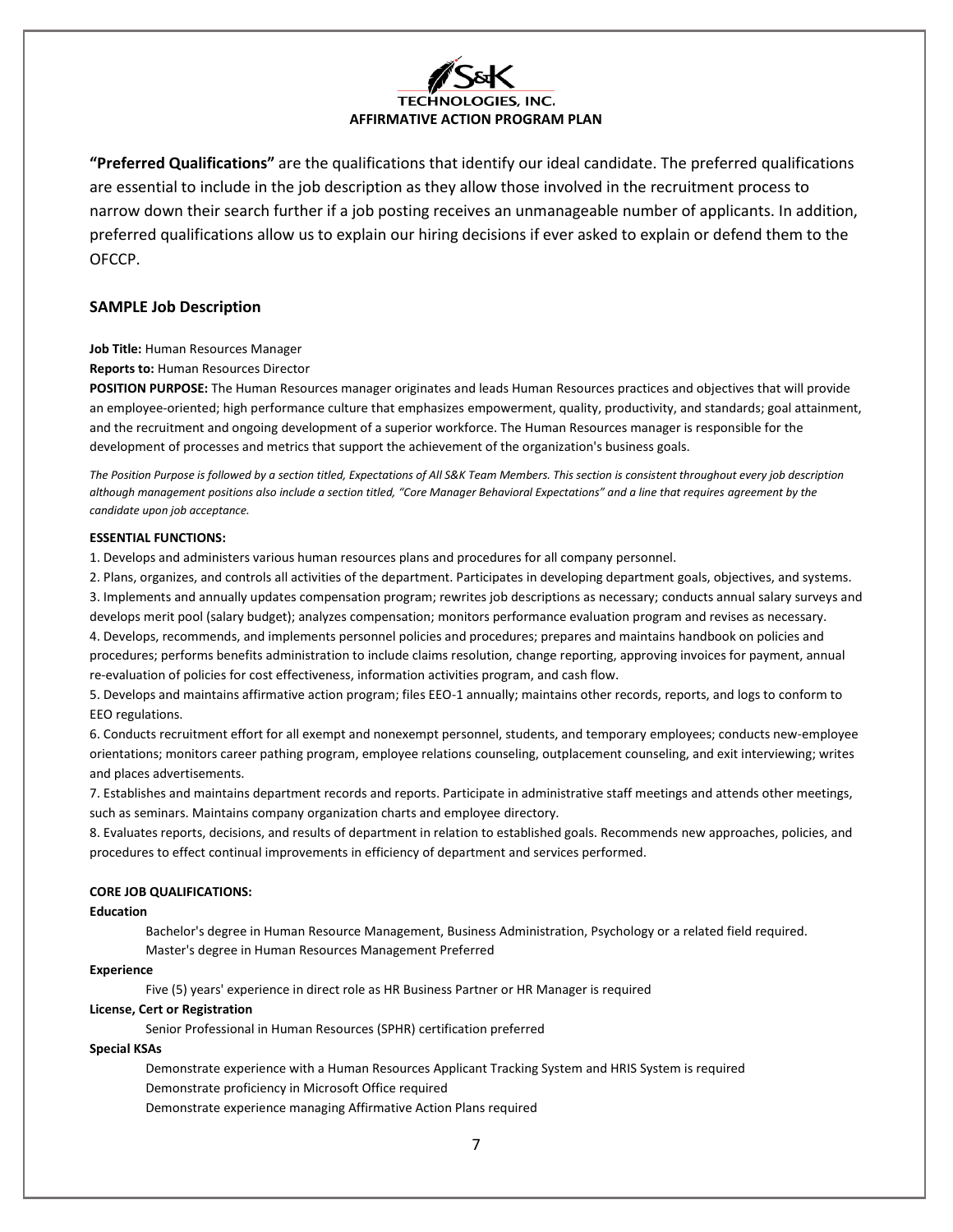

#### **INTERVIEW SKILLS TRAINING**

#### **Purpose**

The purpose of training is to educate Hiring Managers on Effective Interviewing, the S&K Employment Process (not including global roles) and Compliance & Legal Awareness of hiring practices. This training will bring awareness to the legal implications during the sourcing and selection of talent. This will ensure all parties are compliant at every stage of the recruiting process.

### **Who should take the Interview Skills Training?**

All employees involved in the Recruitment Process are required to complete the Interview Skills Training prior to talking or meeting with candidates.

#### **Finding the Interview Skills Training**

The Interview & Compliance Training is an E-Learning Self-Directed Module and can be found on the HR intranet located under Training & Education/Self-Guided Training. Training will take approximately 45 minutes, and your HR BP will assist you with any questions you have either during or following your training.

### **COMPLIANCE JOB BOARDS AND OUTREACH**

#### **Purpose**

As required by the OFCCP, the Company must post all external job openings to the appropriate state and local employment offices, as well as veteran facilities. In order to ensure we can maintain consistent compliance with the OFCCP, the Company has contracted with CIRCA, a compliance posting solution which allows us to post our job openings to highly targeted US State locations, as well as other affirmative action and diversity sites –all from our own job site. CIRCA comes in and "picks up" our jobs and allocates the postings to the correct job boards and agencies. This information is tracked within the CIRCA system and allows the Company to review reports and/or reach out and establish and grow networks within those talent segments that we need to cultivate. By utilizing CIRCA's services, they help us remain in compliance with the below EEO laws.

#### **Outreach Efforts During 2021**

- S&K Career Center website Request for Accommodation and Request for Application Support
- CIRCA, Inc. Networking platform to specialty agencies
- Lake County Job Service Employers' Committee Vice President/Chair Montana
- Society of Human Resource Management Association Middle Georgia Local Chapter & Big Sky Chapter of Montana
- Missoula Businesswomen's Network Mission Valley Chapter
- Char-Koosta Flathead Reservation Newspaper
- LinkedIn Social Media Networking
- S&K Facebook job posting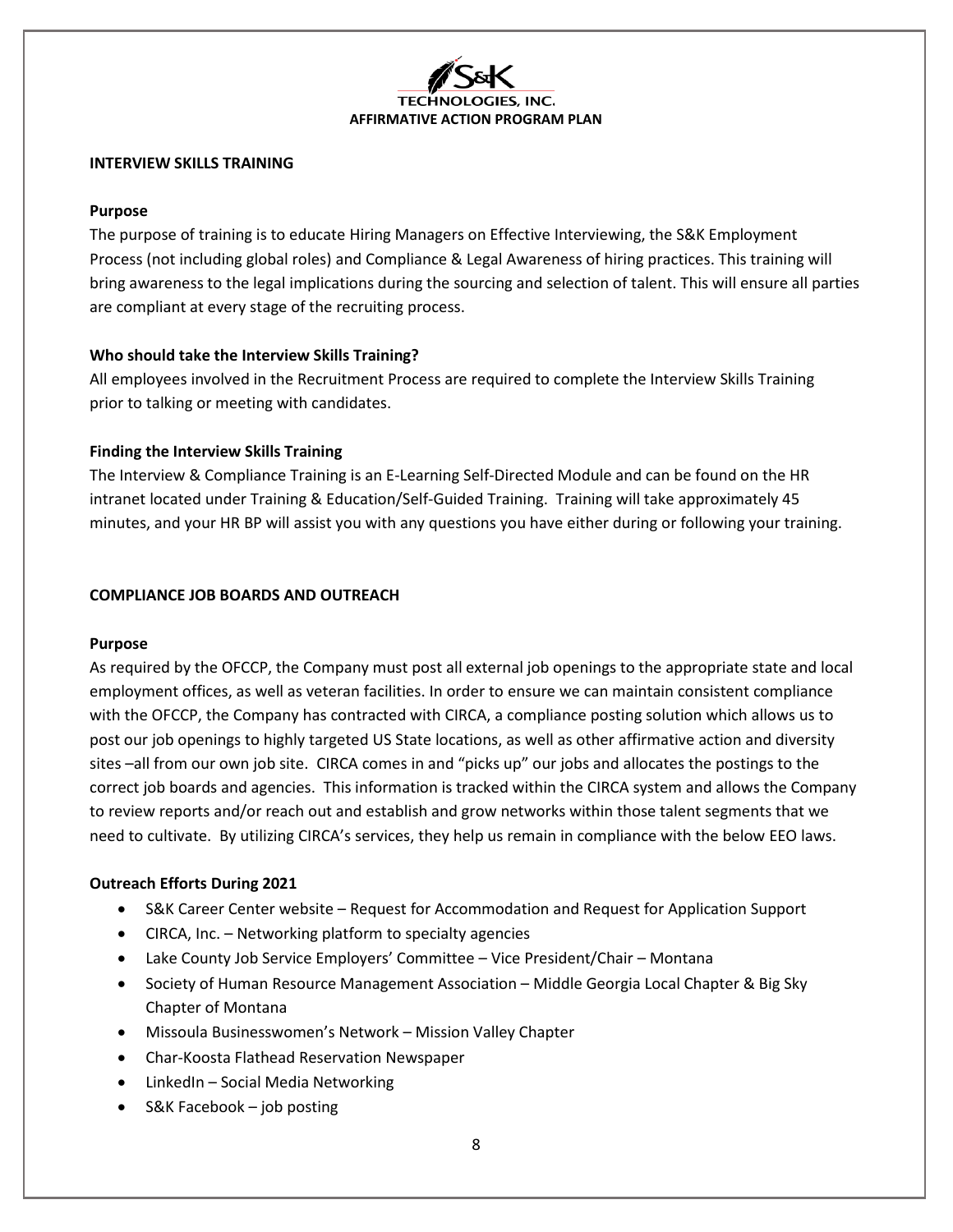

## **The OFCCP enforces the following laws for Federal Contractors and Subcontractors:**

• Prohibiting discrimination in hiring or employment decision on the basis of race, color, religion, sex, sexual orientation, gender identity, or national origin. (Executive Order 11246)

• Prohibits discrimination and requires equal employment opportunity in all personnel practices for qualified individuals with disabilities (Section 503 of Rehabilitation Act of 1973)

• Prohibits discrimination and requires equal employment opportunity in all personnel practices for disabled veterans, Vietnam Era veterans and other protected veterans. (38 U.S.C. 4212: The Vietnam Era Veterans' Readjustment Act of 1974 (VEVRAA))

### **INTERVIEW & PHONE SCREEN STAGE**

#### **Purpose**

The Interview Stage involves Phone Screens as well as Video or In-Person Interviews. The purpose of an interviewing process is to make the best hiring decision while also ensuring compliant and consistent practices to select best talent. It is during the interview stage that the potential for liability is significant as it is illegal to discriminate against applicants within protected categories. Therefore, when preparing interview questions for candidates interviewing for a job at S&K it is important to follow some basic guidelines.

## **Best Practice**

To ensure your Job Interview is not only compliant but successfully evaluative, all our managers are to follow:

- **Ask the same questions, in the same order:** By asking the same questions of all applicants, in the same order you can avoid a claim that any one individual was singled out because of a protected characteristic as ensures candidates have equal opportunities to provide information and are assessed accurately and consistently. It might seem odd, but the manager is responsible for the selection of talent as much as they are responsible for the protection of the Company by ensuring compliant processes are followed.
- Corporate HR will provide a Phone Screen template and assist with a selection of behavioral based questions to support the hiring manager's activity.
- **Limit questions to job-related areas:** Interview questions should focus on the education, experience, and abilities of the applicant and suitability for the position.
- For more information on the Do-and-Do Not of interview questions, please refer to the Interview Training Module within our Manager Training Courses or talk with your HR Representative.
- Be sure to pre-establish who will conduct phone screens, participate in panel interviews, and recap during a debrief at the end of the process – this helps us remain consistent throughout the hiring process.

It is important to be consistent on who does the screenings for candidates assessed in the same selection process, as well as asking the same core questions. If there are discrepancies in questions asked or discrepancies within the steps of the process, this needs to be documented.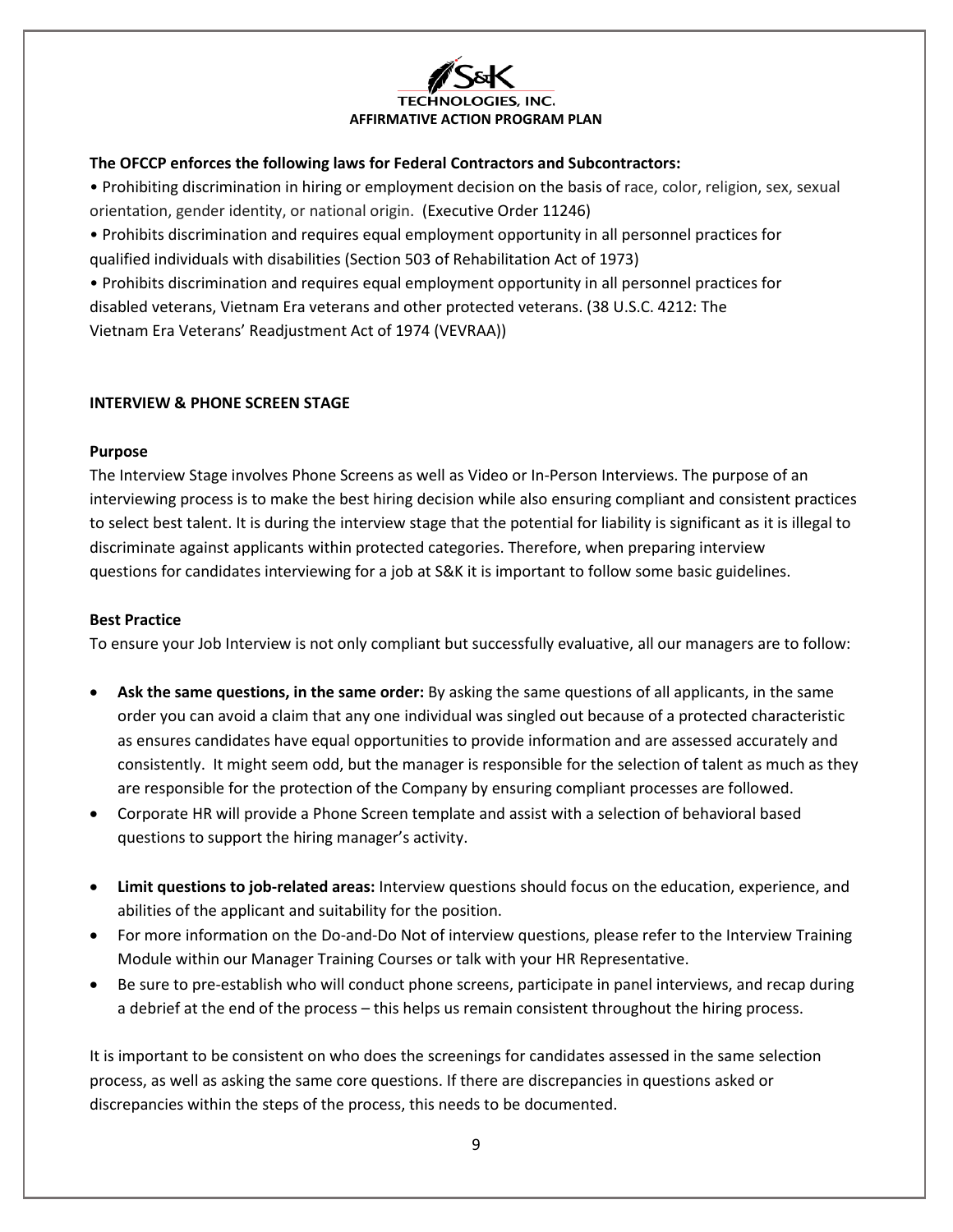

**Example of Technical Screening Questions: Review Work History: Discuss Various Employers & Responsibilities** *(if employed):* What is your motivation in looking for a new position? *(If unemployed):* What is your last date of employment, and why did your role end? Notes:

In your words, please explain to me your understanding of this position and its duties. Please describe to me how your current (or most recent) position will enable you to be successful in this role. Notes:

What software packages and applications are you proficient in? Notes:

Why S&K?: What attracted you to this company? *Look for their understanding of the Mission, Values, and the research they've done, etc.* Notes:

If offered a position, when would you be available to start? Notes:

# **Example of Competency Screening Questions:**

When you were leading a project or a team, tell me about how you organized the work, followed up, set objectives, and measured the results. Notes:

What are the three most useful things you learned about yourself by asking your team/manager/customers for feedback? What did you do with the feedback? Notes:

In your current/previous position, what do you consider your greatest accomplishment(s)? How did you exceed your own expectations? Notes:

Tell me about a time when you had to make an important decision or take action without having all the information you needed. Notes: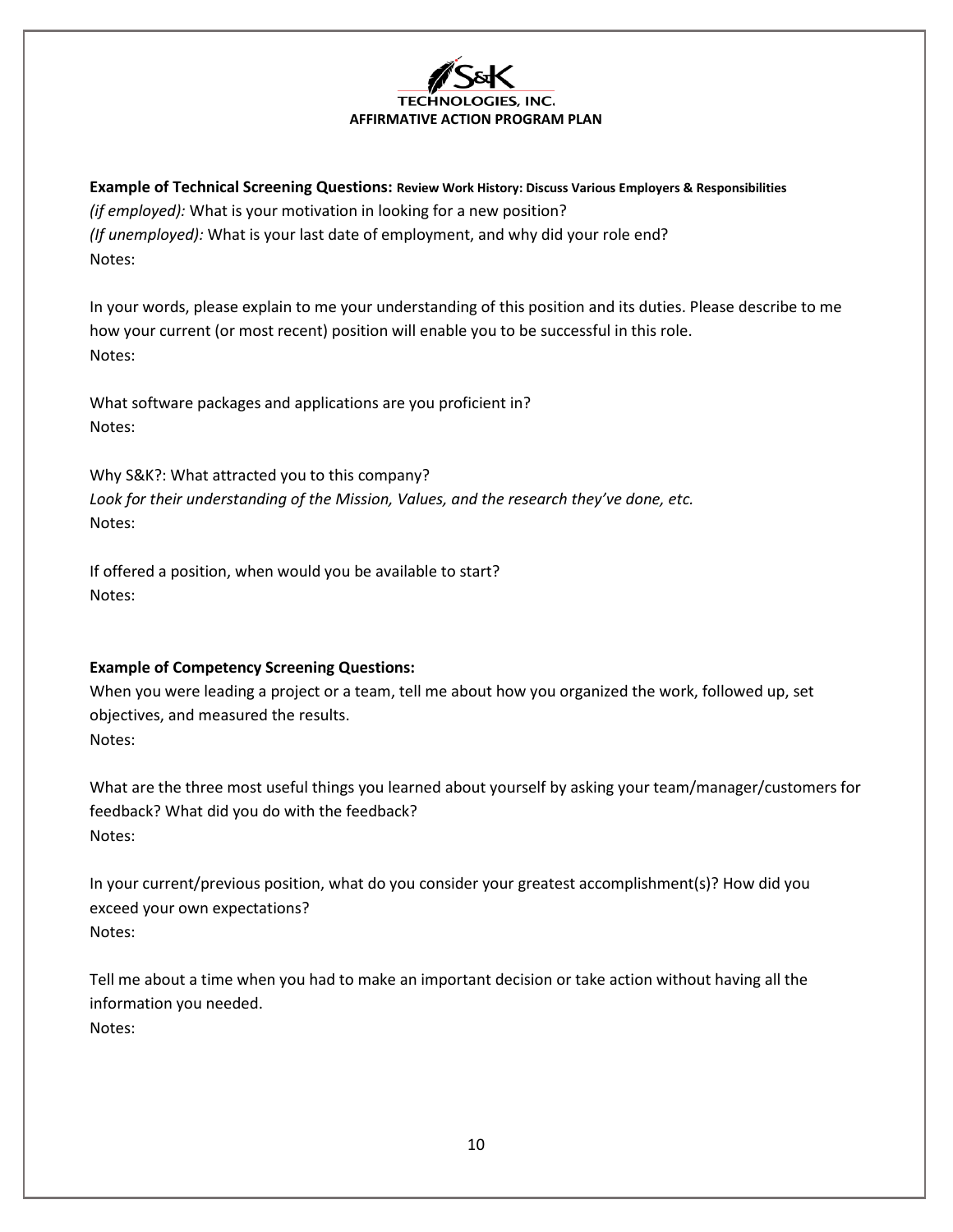

### **Dimensional Questions:**

- How did you approach your project work? How did you accomplish the project work?
- Explain your thinking why you selected that approach. Why did you choose to do it that way?
- What was the result? What was the impact?
- What did you take away from that experience? What did you learn? What would you do differently?
- Describe a time when you used those lessons in different situations.

### **Closing:**

*Thank you very much for your time. As we have a number of candidates to screen, we need to complete that process and will be contacting those we'd like to interview in person within the next week. However, before we end, I'd like to make sure I've addressed any questions you might have about S&K or this opportunity.*

# **CANDIDATE DISPOSITION CODES**

# **Purpose**

All candidates who apply to a position via our current applicant tracking system, and are not moving forward in the hiring process, must be assigned a disposition reason for proper tracking and EEOC reporting. Disposition reasons must accurately reflect why a candidate was not selected for the position as it relates to the position and the qualifications.

# **Available Disposition Codes to Assign**

Below is a list of some of the disposition codes:

- o New Applicant
- o Phone Screen
- o HM Review
- o Interview
- o Hired

Below is a list of disposition reasons why you might not have selected:

- Another qualified candidate selected
- Did not meet profile requirements for the role
- Withdrew/Declined
- Reviewed, Not Qualified
- Salary out of range
- Not eligible to work in this country (adding)
- Background/reference (adding)
- Behavioral competencies not met (adding)
- Conflict of interests (adding)
- Applied after hiring selected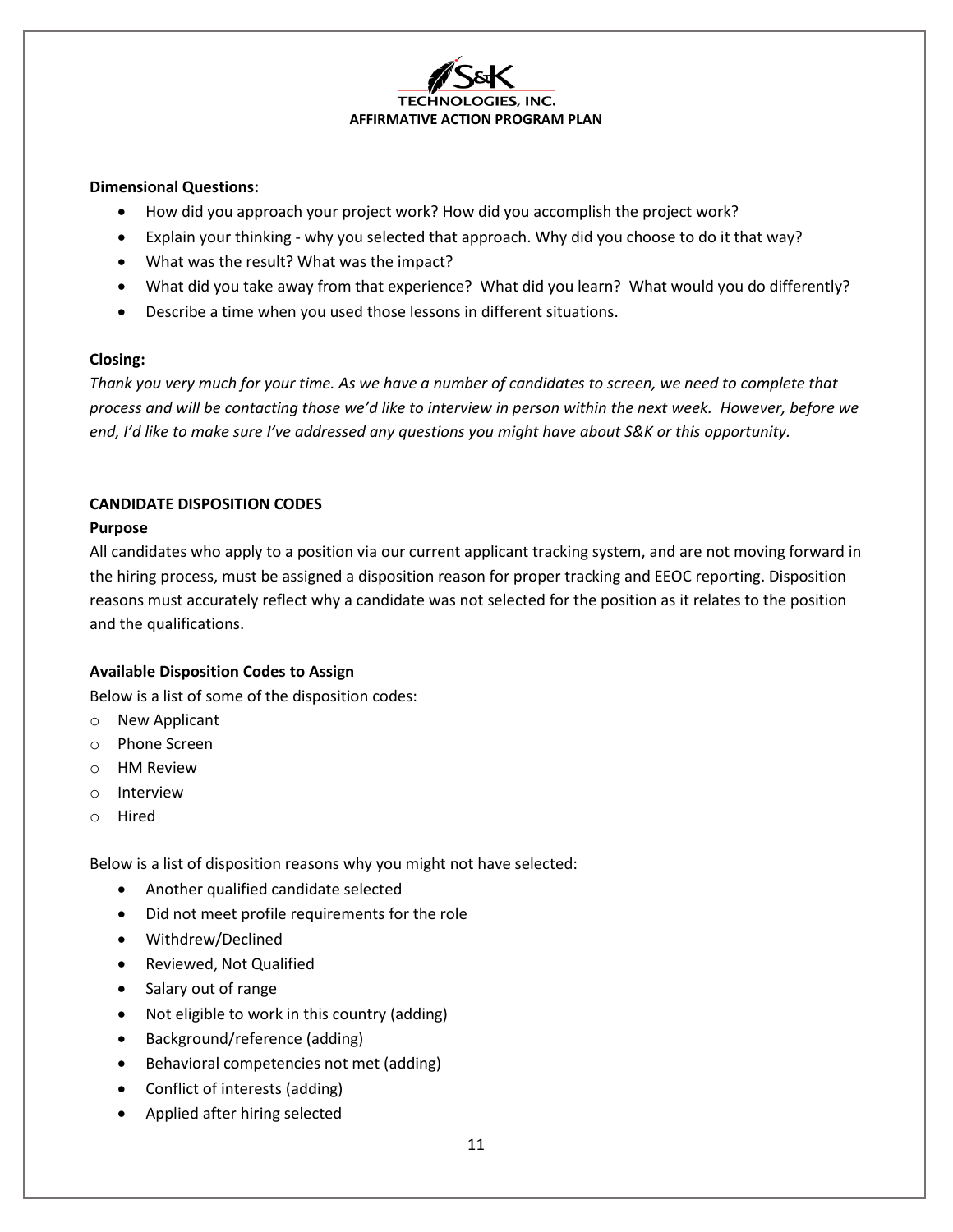

- Personal reasons given
- Accepted counteroffer from current employer
- Accepted offer from another employer
- Not able / not willing to relocate
- Not able / not willing to travel
- Feels that salary is insufficient
- Feels that position lacks promotional opportunities

# **Assigning Disposition Codes to Candidates**

Within the ADP system, the Hiring Manager completes disposition reasons for all candidates who have applied for the open position. This must be done in a timely manner to inform the status of the candidate's application.

# **DEBRIEF**

# **Purpose**

The purpose of the Debrief is to ensure the hiring manager and/or interview panel is committed to their selection and that a fair and compliant process is consistently applied.

- Discuss any disparities within assessment
- Confirm team is in alignment of selected candidate
- **All Interviewers may not be in 100% agreement of selection but must demonstrate their commitment and full support of the selected candidate. In the end, it is the hiring manager's accountability for the offer.**
- Agree on message/feedback provided to internal candidate(s) not selected

# **Interview Team Responsibilities**

This outlines the roles that will need to be covered to ensure a successful and compliant Assessment

- Come prepared with tangible examples of strengths & opportunities for each candidate
- Review Culture Fit
- Long-Term Career Potential
- Make sure feedback is gathered throughout discussion into Debrief Feedback Template and confirm accurate reflection of what was discussed
- Once selection has been made, confirm next steps (Additional Interviews, Prepare Offer, etc.)
- Provide feedback to Internal candidate(s) not selected
- Provides Turndowns to any external candidate(s) not selected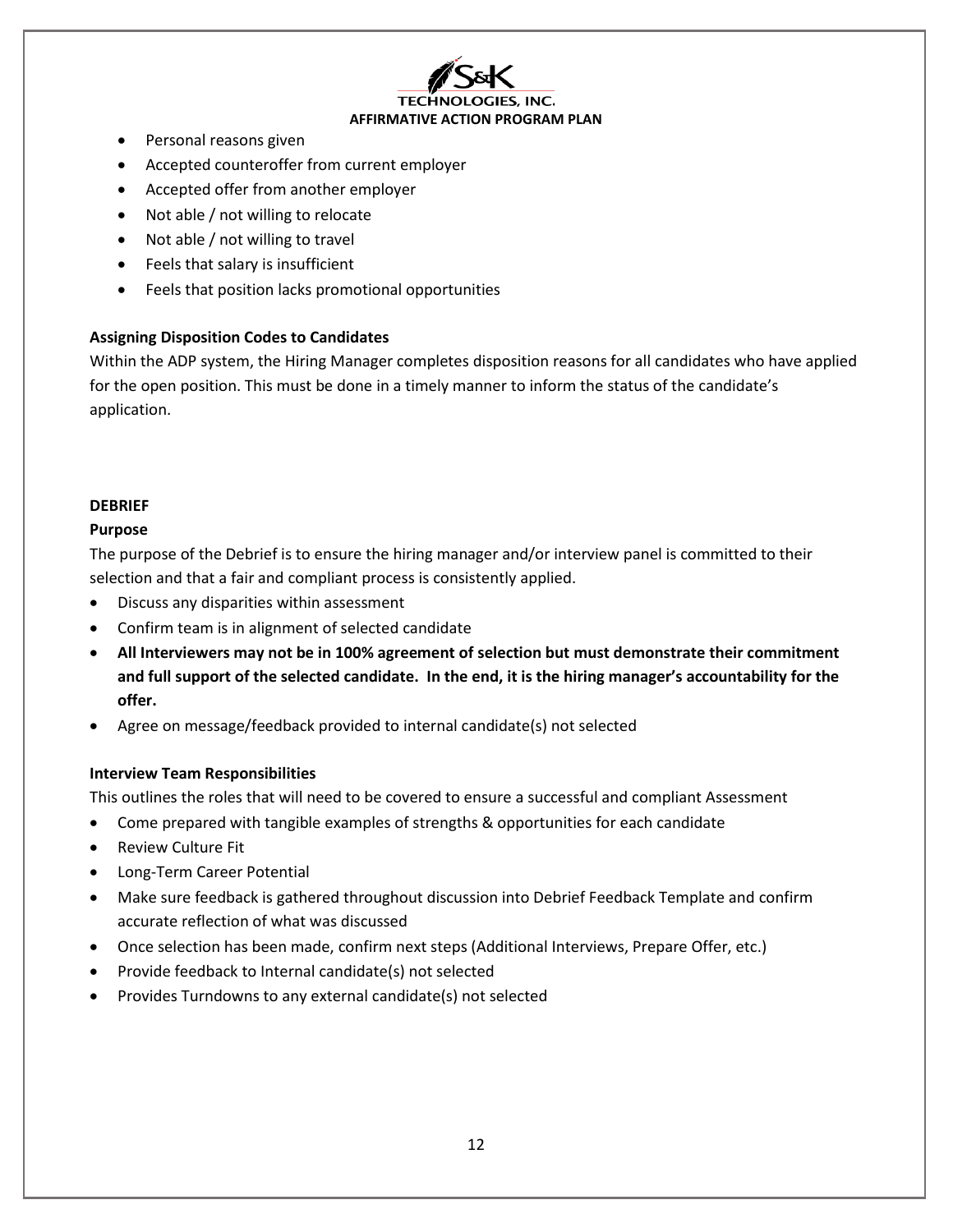

#### **Assessment Debrief Discussion**

Follow the points below in the assessment discussion

- Discuss Overall Interview
- Review Strengths & Opportunities
- Confidence
- Communication Skills
- Concise Answers
- Technical Knowledge
- Industry Knowledge
- Provided Examples from current or previous role
- Asked Appropriate Questions regarding Job, Organization, Team, etc.
- Review Strengths & Opportunities

### **Conclusion of candidate:**

- Recommendation to Hire Yes or No
- Developmental Opportunities If successfully selected, what development areas does the Hiring Manager need to focus on
- Only good fit for specific Job Opening or Long-term potential

#### **Best Practice**

The intention of documenting a Recruitment Approach is to support S&K if ever faced with a desk audit from the Department of Labor.

#### **RECRUITMENT APPROACH & DEVIATIONS**

#### **Audit Preparedness**

This Audit Preparedness section is offered to hiring managers to showcase the importance of documenting the sourcing & selection process for legal and reference purposes. The documentation listed below is documentation that the Department of Labor would request upon visiting your site for a desk audit. Therefore, it is in your LLC's best interest to have the documentation below well-organized and easily accessible. If you are ever called upon to explain or defend your hiring decisions, you will need documentation of the process that led to the decision. Be sure to work with your HR Generalist to ensure documentation is retained.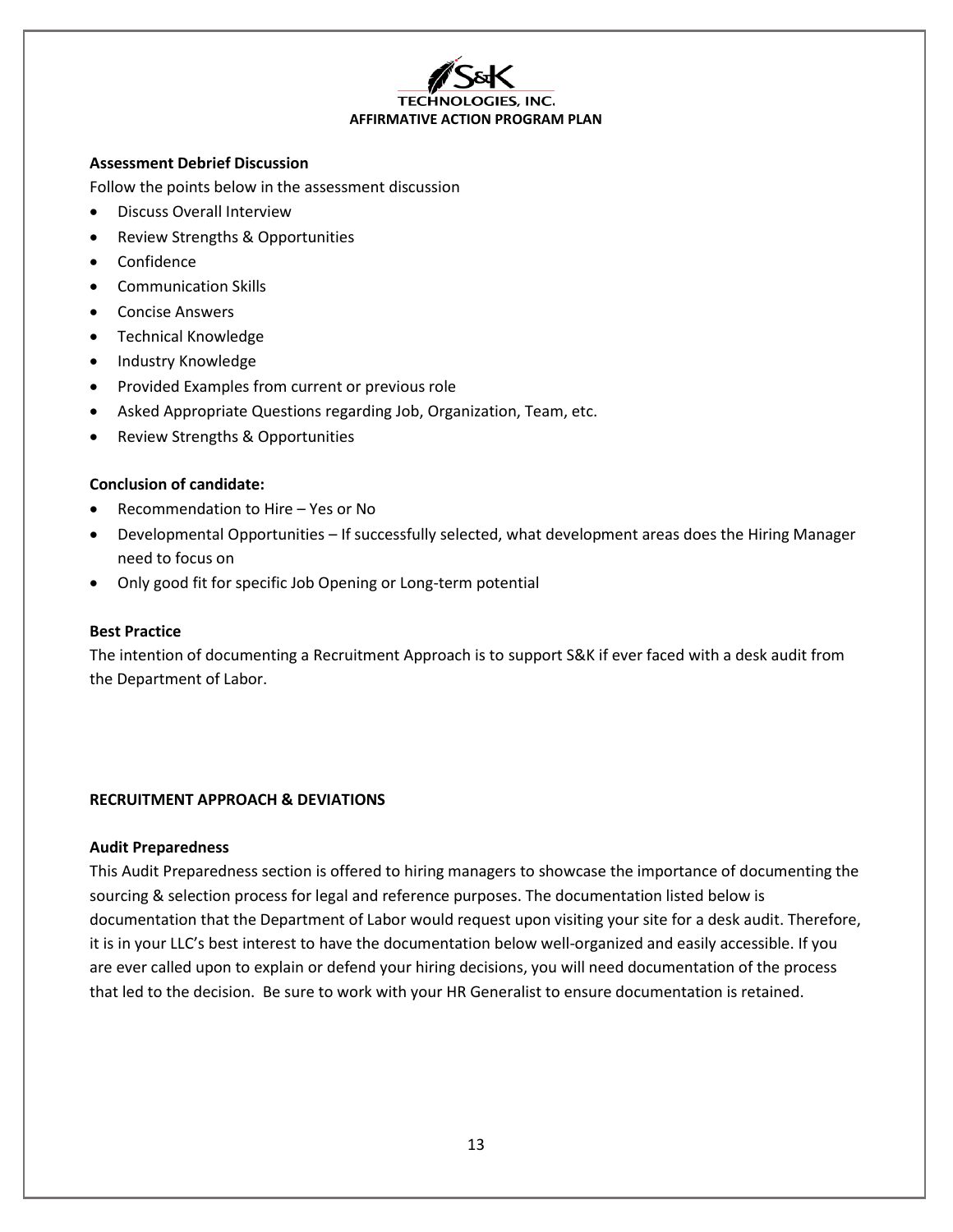

Documents can be organized several ways. Please see the following examples:

- An electronic copy of a Job Description that has already been used to source and hire talent and that current employees are most likely serving in.
- If a candidate completed an on-line profile and uploaded their resume, a soft copy of the resume or application will suffice.
- If you received a resume through another means other than the S&K application in our Career Center, you will need to have the candidate create a profile in our system.

Be sure you can easily retrieve the following documentation:

Job Title: Requisition #: Hiring Manager: Job description Recruitment Strategy *(if applicable)* Documentation that Job Opening was posted on Compliance Job Boards Resumes/Applications of candidates reviewed for Job Opening Phone screen notes from all candidates (Recruiter and Hiring Manager) If a Validated Assessment was conducted, results are documented Documentation of Interview and/or Debrief/Feedback Notes If a candidate declines an offer, decline documentation is maintained Deviations *(see below)* Disposition Codes documented for all candidates

# **Recruitment Approach**

Document the procedure that defines how candidates are selected for screening. If adjustments are needed after the initial procedure is executed, please include the updates. For example: Phase 1 *"The first local 100 candidates will be reviewed"*. Phase 2 "*Reviewed candidates who lived in Connecticut and New York".*

#### **Deviations**

Document any deviations from the standard recruitment approach. For example, "*Candidate #2 was phone screened by HR instead of the Hiring Manager due to the Hiring Manager being sick the day the phone screen was scheduled."*

# **Reason Codes Documented for all Candidates**

Status of candidates using "Reason Codes" must be submitted for each step of the selection process. Use the drop-down selection options, and then use the text field to define the option chosen. It must be clear why candidates are or are not moving through the selection process. Only those candidates that have been reviewed, as defined above in the Candidate Selection Procedure, need to be coded. Manage the documentation for each job opening and review before full closure.